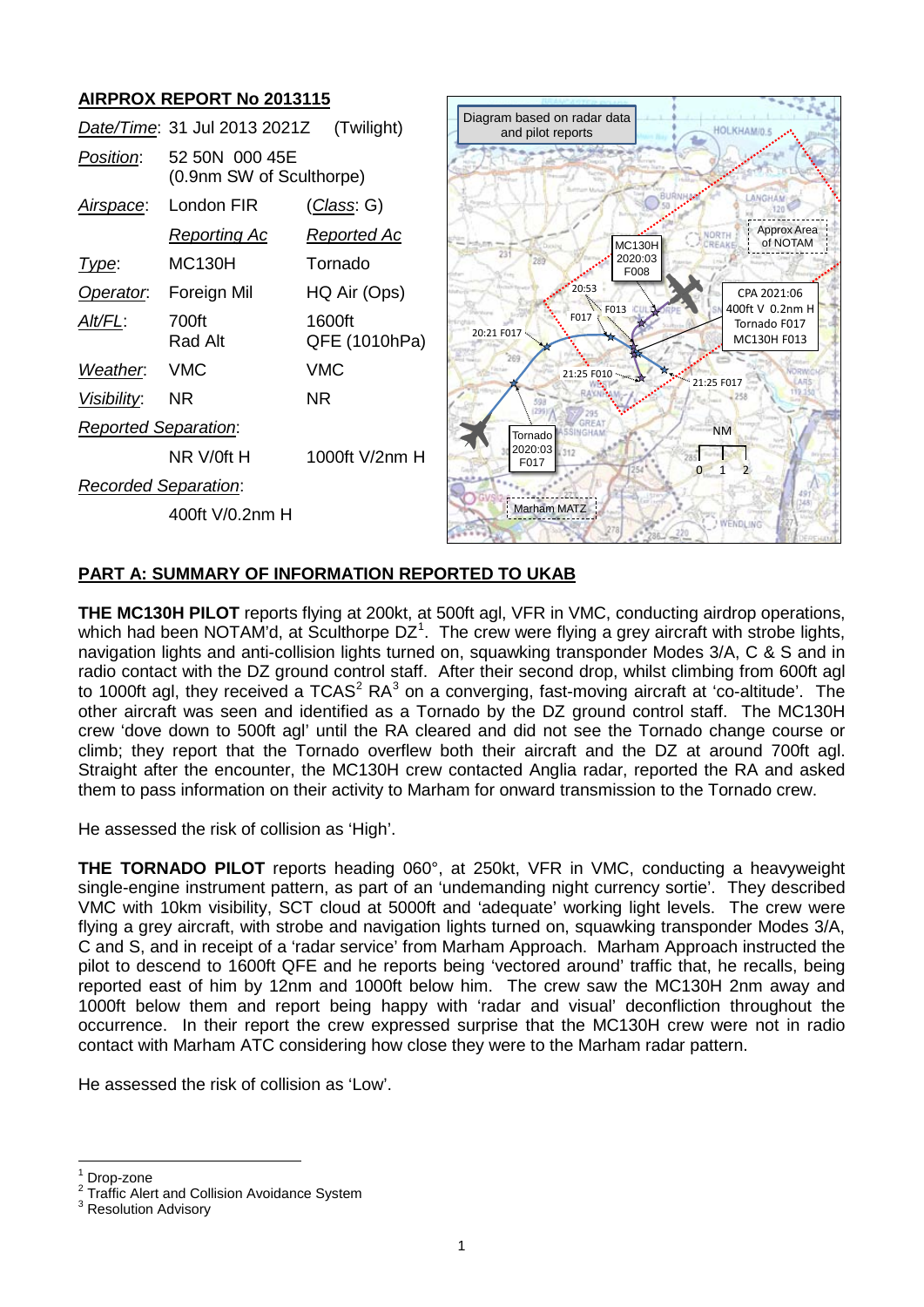**THE APPROACH CONTROLLER** reports a medium-to-low workload and minimum task complexity whilst providing a Traffic Service to the Tornado crew at 1600ft (QFE 1010hPa) and no other aircraft on frequency. Approach had instructed the Tornado crew to fly downwind in the radar pattern, on a heading of 040°, and to carry out cockpit checks, when he saw the MC130H's track between 'Little Snoring and Fakenham' (4nm East of Sculthorpe), squawking mode 3/A 7000. The controller reports passing Traffic Information to the Tornado crew, '12 o'clock, 10 miles, tracking South-west, indicating 1000ft below'. The Tornado crew were instructed to turn right on to a heading of 120°, ahead of the MC130H's track. When the controller saw the MC130H's Mode C indicate that the aircraft was climbing, he updated the Traffic Information, 'East, 2nm, indicating 300ft below'; the Tornado crew reported 'visual with the aircraft passing behind'. Anglia radar subsequently called to inform Marham ATC that the M130H had reported a TCAS RA.

He perceived the severity of the incident as 'Medium'.

### **Factual Background**

·

Figure 1 below is the text from NOTAM Y2556/13:

MANDATORY TEMPORARY AVOIDANCE. ATR JROPS AIR DROPS AT SCULTHORPE DZ. CREWS ARE TO AVOID AN AREA BOUNDED BY THE FOLLOWING POSITIONS: N52 54.50 2001 03.00 N52 46.50 E000 44.50 N52 51.50 E000 39.30 N52 59.50 E000 57.00 ALL AIRCREW MUST BE AWARE THAT ALTHOUGH THE AIR DROPS WILL TAKE PLACE AT SCULTHORPE, PARTICIPATING ACFT WILL MANOEUVRE WITHIN THE AREA STATED AND MAYBE UNABLE TO COMPLY WITH THE NORMAL RULES OF THE AIR. AVOIDANCE STATUS EXCLUDES THOSE PARTS WHICH FALL WITHIN CONTROLLED AIRSPACE. THIS NOTAM IS A MANDATORY TEMPORARY AVOIDANCE, HOWEVER, CREWS IN RECEIPT OF A RADAR SERVICE FROM A RADAR EQUIPPED UNIT, MAY BE GIVEN RADAR VECTORS THROUGH THE MTA IF IT IS KNOWN THAT THERE ARE NO AIR DROPS TAKING PLACE. F) GL G) 2000FT AGL, ACTIVITY EXTENDS ABOVE)

Figure 1

#### The Weather at Marham at 1950 was:

METAR EGYM 311950Z 21010KT 9999 FEW020 SCT050 20/17 Q1013 BLU TEMPO BKN020 WHT

Sunset at Marham was at 1953

#### **Analysis and Investigation**

### **CAA ATSI**

The MC130H crew were not in two-way contact with Anglia Radar at the time of the Airprox and only contacted that unit after the occurrence to report it. Consequently there is no ATSI report.

#### **Military ATM**

All heights/altitudes quoted are based upon SSR Mode C from the radar replay unless otherwise stated.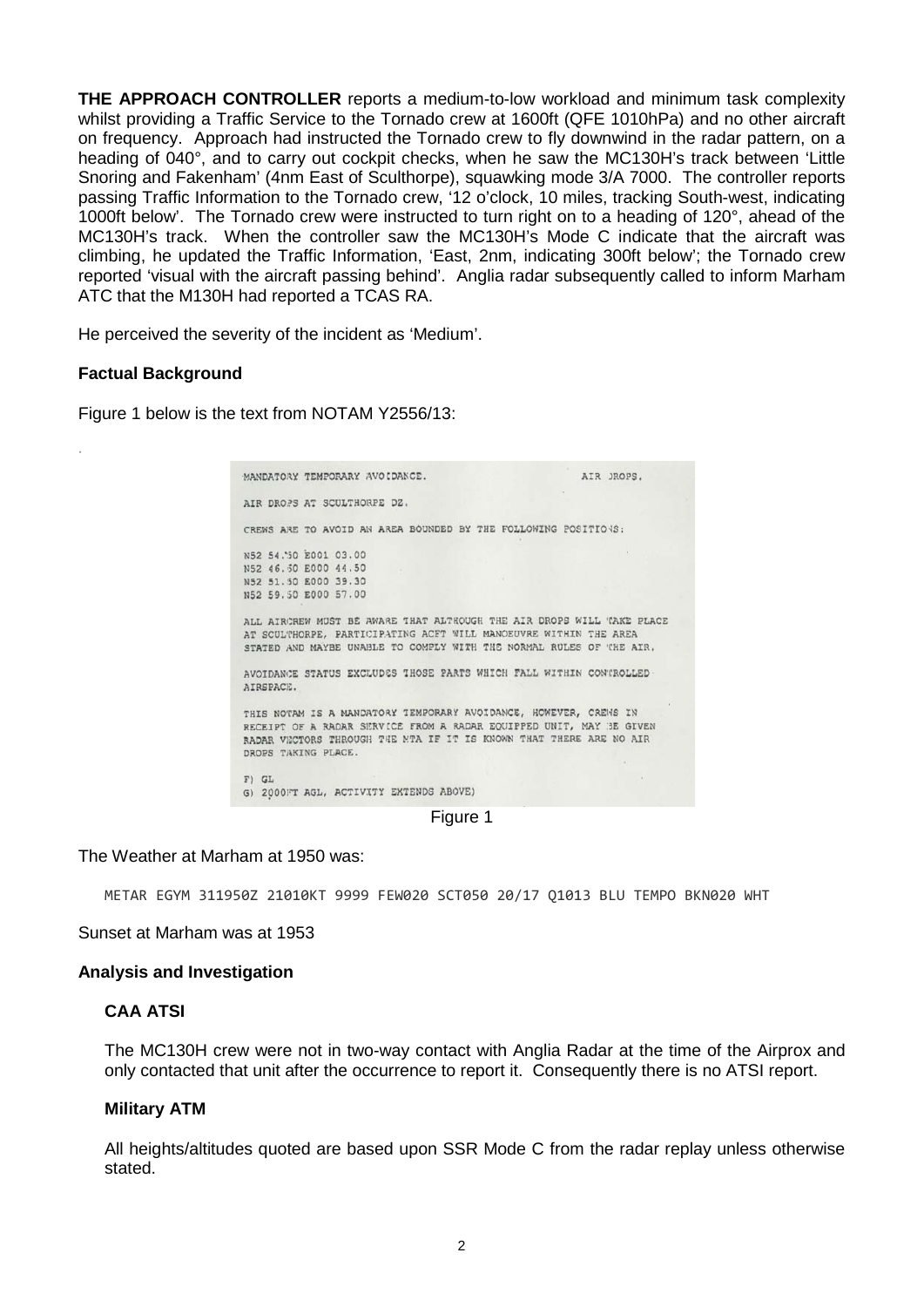The incident sequence commenced at 2018:03 as the Tornado steadied on a heading of 040° downwind in the Radar Training Circuit. Figure 2 depicts the incident geometry at this point; SSR 3A 3643 was the Tornado, SSR 3A 7000 was the MC130H.



Figure 2: Incident Geometry at 2018:03

Regarding aircraft engaging in parachute dropping activity, UK AIP ENR 1.6 2.2.2.2.1 states:

'Unless a discrete Mode A code has already been assigned, pilots of transponder equipped aircraft should select Mode A code 0033, together with Mode C pressure altitude reporting mode of the transponder, five minutes before the drop commences until the parachutists are estimated to be on the ground.

May be selected at pilot's discretion'.

It further states that military fixed-wing aircraft operating within the UK Low Flying System, beneath 2000ft MSD, should transpond SSR 3A 7001.

At 2019:44, Marham Approach passed the Tornado Traffic Information on the MC130H, stating "*traffic right, 2 o'clock, 9 miles, uh reciprocal, indicating 1000 feet below. Your uh next turn will uh put you ahead of him out of his way*" which was acknowledged. Figure 3 depicts the incident geometry at this point.



Figure 3: Incident Geometry at 2019:44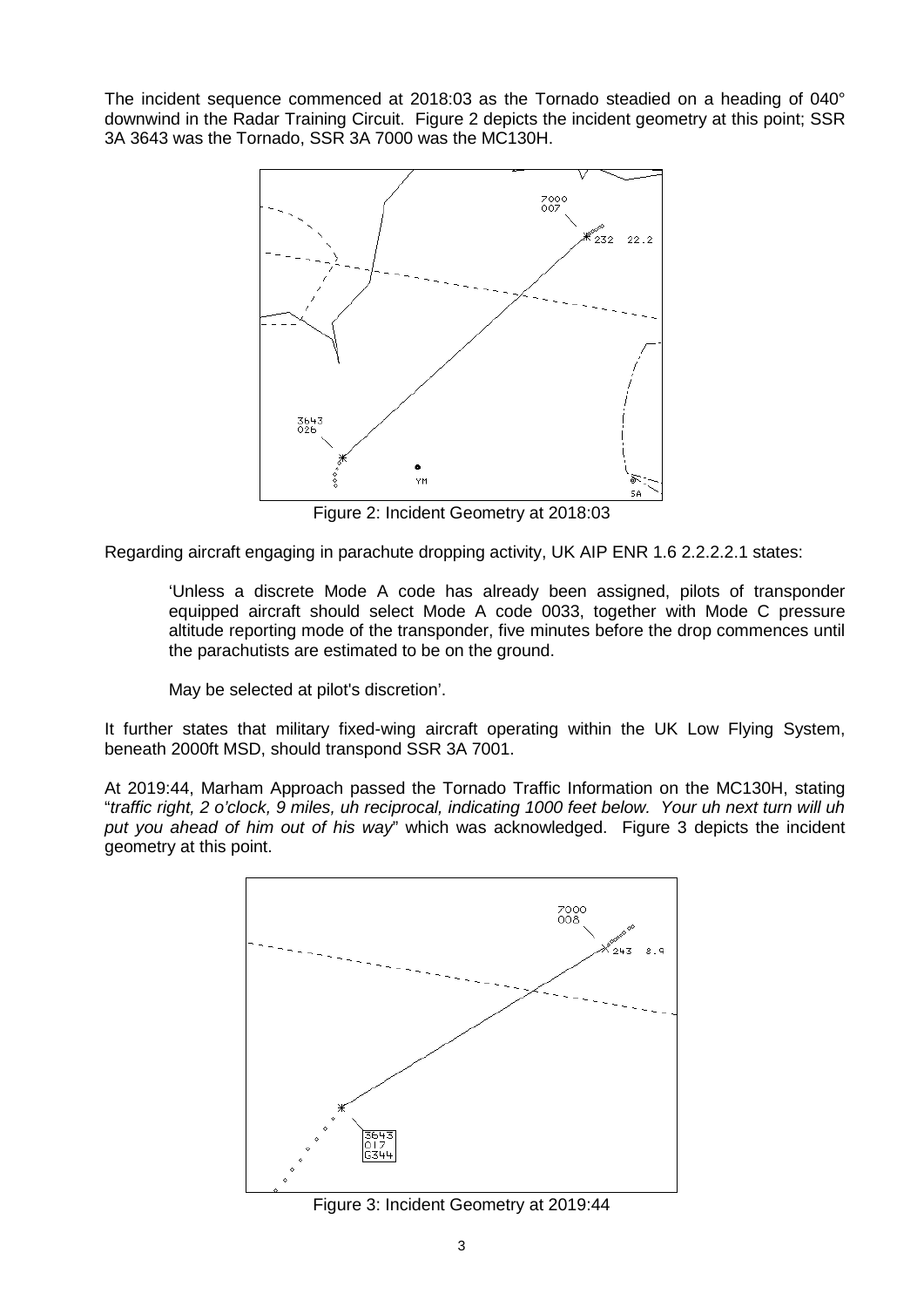At 2020:03, Marham Approach instructed the Tornado to "turn right 130 degrees" which was acknowledged. At this point, the MC130H was 6.5nm North-east of the Tornado, tracking southwesterly, indicating 800ft; the Tornado was heading 040°, indicating 1700ft. 19sec later, at 2020:22, the Tornado initiated the right turn onto 130°. Co-incident with the Tornado initiating the right turn, the MC130H indicated a slow climb. At 2020:31, Marham Approach updated the Traffic Information on the MC130H for the Tornado crew, advising them "*previously called traffic, east 2 miles, tracking uh south-west, slow moving, indicating 500 feet below*." Figure 4 depicts the incident geometry at this point.



Figure 4: Incident Geometry at 2020:31

At 2020:38, the MC130H initiated a slow left turn onto a south-south-easterly track. The Tornado crew acknowledged the updated Traffic Information and replied "*looking*" before reporting, at 2020:54, that they were "*visual with that traffic*." At this point, the MC130H was 1 nm ESE of the Tornado, indicating a climb through 1300ft. In reply, Marham Approach advised the crew "*he's climbing now, he's 300 feet below you*" which was acknowledged by the Tornado crew, reporting at 2021:02 that they were "*visual behind*." The CPA<sup>[4](#page-3-0)</sup> occurred at 2021:06 as the Tornado passed 0.2nm North of the MC130H, indicating 400ft above. Figure 5 depicts the incident geometry at this point. At 2021:07, it is evident on the radar replay that the MC130H is descending, which accords with the pilot's description of their actions following receipt of a TCAS RA.



Figure 5: Incident Geometry at 2021:06.

<span id="page-3-0"></span><sup>4</sup> Closest Point of Approach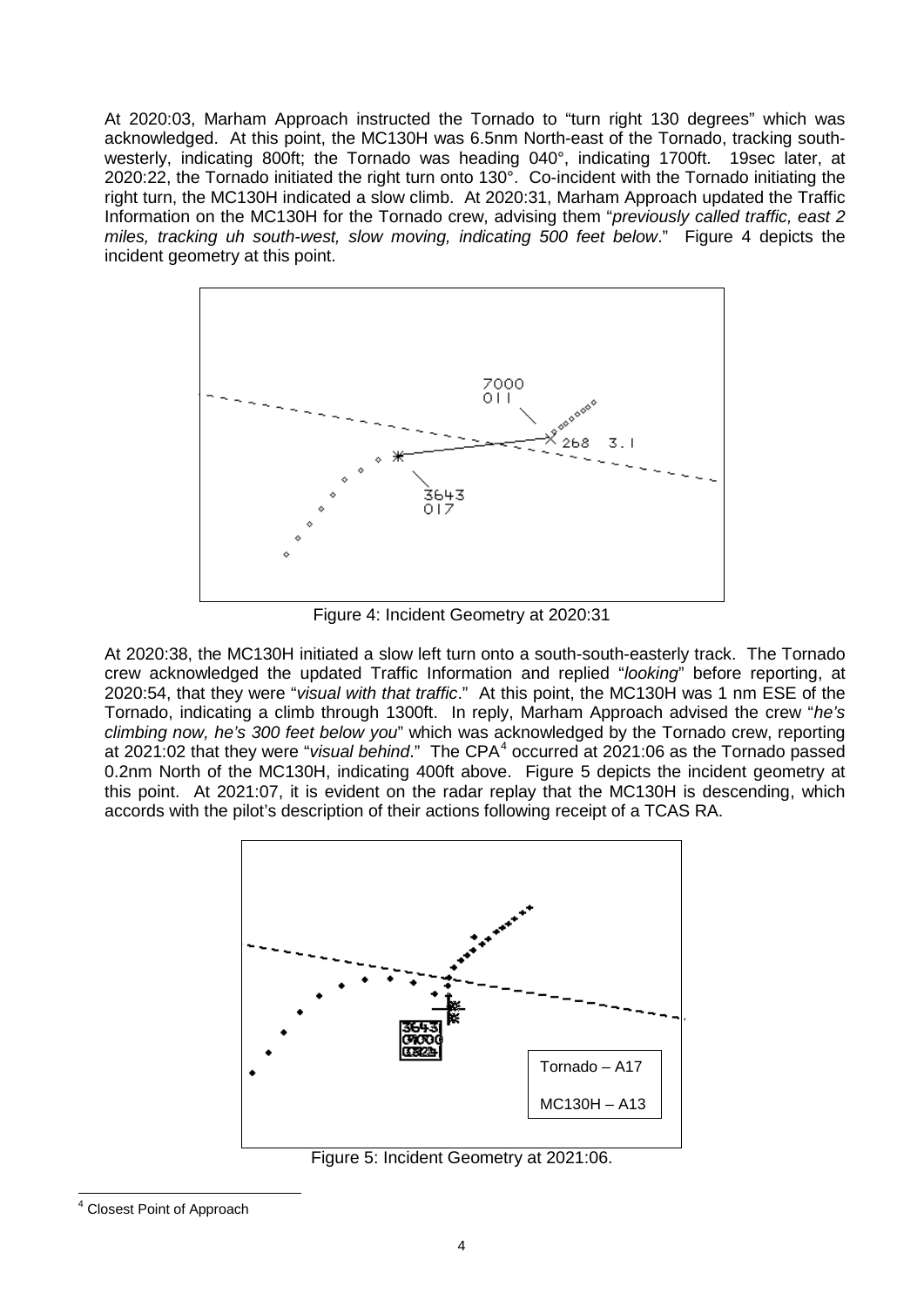Figure 6 below is an extract from the 1:250 000 chart of the local area, with the approx position of the NOTAM'd MTA<sup>[5](#page-4-0)</sup>.



Figure 6: Chart depicting approx position of MTA.

From an ATM perspective, given that the aircraft squawking SSR 3A 7000 entered the MTA, a hindsight bias argument could be constructed to suggest that Marham Approach could have assumed that the aircraft was operating in association with the NOTAM Y2556/13 MTA. However, BM SPA contends that it would be inappropriate to extend this argument to include an assumption that the aircraft was engaged in para-dropping duties. Mode A code 0033 is allocated for the use of aircraft engaged in para-dropping activities, to allow ATS units with a surveillance capability to identify aircraft engaged in such duties and to take appropriate action. Moreover, its method of utilisation is clearly highlighted within the UK AIP. Thus, given that NOTAM Y2556/13 permitted ATS units to vector aircraft through the MTA when para-dropping activities were not taking place, it is reasonable to argue that, from Marham Approach's perspective, this is what occurred.

# **Comments**

# **HQ Air Command**

Notwithstanding the origin or type of mission being undertaken by the ac squawking 7000, it was the responsibility of the Tornado crew to ensure adequate deconfliction from the reported traffic. It appears that the visual assessment of separation was inadequate, possibly due to the light levels at dusk, when the incident occurred. Whilst the Situational Awareness provided by Marham Approach appears to have been good, TCAS would have provided the Tornado crew with further cueing of the impending Airprox.

# **USAFE**

Airdrops at Sculthorpe are carried out frequently after sunset and later; because Sculthorpe lies within the UKNLFS Night Rotary Region 1, procedures were developed to enable MC-130H

<span id="page-4-0"></span><sup>5</sup> Mandatory Temporary Avoidance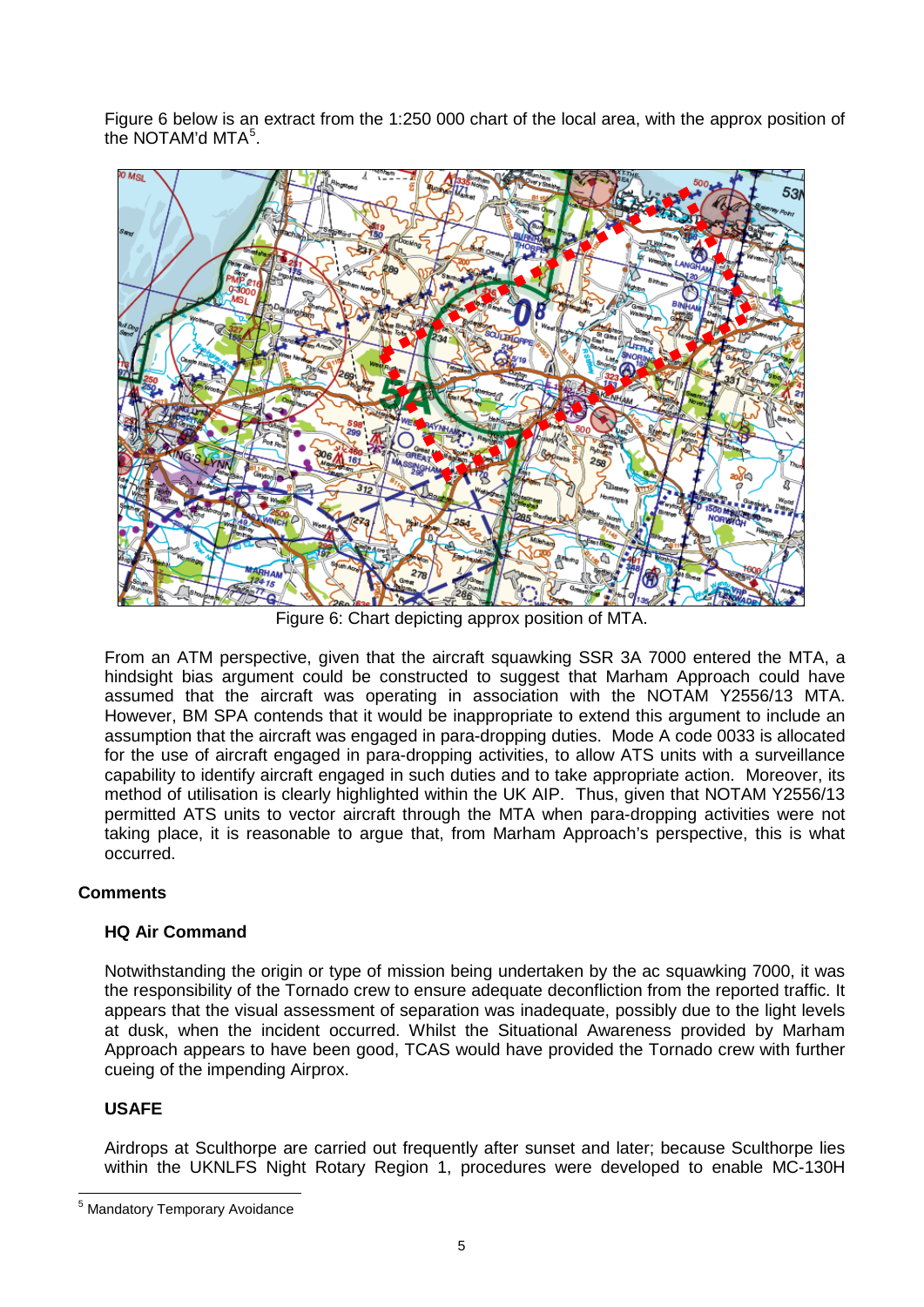aircraft to carry out airdrops on the airfield and thus, the NOTAM MTA is a regular event. On this occasion, the MC-130H was in contact with Anglia Radar throughout; normally the aircraft would squawk 3/A 7001 but, due to oversight, 3/A 7000 was retained on this occasion. The UK AIPs refer to the use of 3/A 0033 for the dropping of parachutists at the pilot's discretion; given that the aircraft was involved in equipment drops from low-level within an MTA, its use was thought inappropriate. It is of note that the NOTAM at Fig 1 differs in significant detail from the copy the Squadron received:

(H3540/13 NOTAMN Q) EGTT/QWPLW/IV/M /W /OOO/045/5253N00052E008 A) EGTT B) 1307302000 C) 1308020100 D) 30 2000-2300, 31 2000-2359, 01 2000-0100 E) PJE WI AREA BOUNDED BY 525430N 0010300E -S24636N 0004430E – 525130N 0003918E - 525930N 0005700E - 525430N 0010300E (SCULTHORPE, NORFOLK). 13-07-0836/AS 4 F) SFC G) 4500FT AMSL)

[UKAB Note: This is the H Series NOTAM which provides a warning to civilian pilots, Fig 1 shows the Y Series NOTAM, which establishes the MTA applicable to military crews.]

In particular, the crew was unaware of the fact that aircraft could be radar vectored through the MTA under certain circumstances. While not excusing any omissions of the part of the crew, the Sculthorpe MTA is active so frequently that we are surprised that the existence of the NOTAM, together with an aircraft carrying out what must be a familiar profile, seemingly did not ring any bells in the mind of the Marham Approach Controller. For the future, Sqn aircraft on similar missions will contact Marham Approach, Norwich Radar and Anglia Radar prior to commencing operations. It is suggested that clearance to radar vector aircraft through the Sculthorpe MTA when active is reviewed.

### **Summary**

The Airprox occurred 12.8nm North-east of RAF Marham, at 2021:10 on 31 Jul 13, between an MC130H and a Tornado. The MC130H was conducting airdrop operations at Sculthorpe, in accordance with NOTAM Y2556/13, squawking Mode 3/A 7000 and was not in receipt of an Air Traffic Service. The Tornado was operating within the Radar Training Circuit at RAF Marham, positioning for a heavyweight simulated single-engine instrument approach to RW24, in receipt of a Traffic Service from Marham Approach.

# **PART B: SUMMARY OF THE BOARD'S DISCUSSIONS**

Information available included reports from the pilots of both aircraft, transcripts of the relevant RT frequencies, radar photographs/video recordings, reports from the air traffic controllers involved and reports from the appropriate ATC and operating authorities.

From the very start of the discussion, it was clear to the Board that a critical element of this Airprox was a lack of appreciation of the MTA NOTAM, and an assumption that it was not active. Some members opined that the Tornado crew would have known about the MTA from their pre-flight planning and should not have accepted vectors through it without confirming with ATC that it was not in use. Others felt that the Tornado crew might have been lulled into a false sense of security in assuming that Marham Approach would have coordinated their routing with the DZ operators and were simply providing back-up Traffic Information. Given that the MC130H was on its second pass through the MTA, many of the Board members felt that the Approach controller should reasonably have deduced that it was operating within the 'hot' MTA and should have offered vectors to the Tornado crew to route them either laterally or vertically around the MTA. A few Members opined that, without the 0033 squawk, it was reasonable for Marham Approach to vector aircraft through the MTA on the assumption that the MC130H was not conducting air-drop activities; however, other Members noted that the NOTAM stated that aircraft could be vectored through the MTA only if it was positively 'known' that there were no air drops taking place – they did not agree that an absence of a 0033